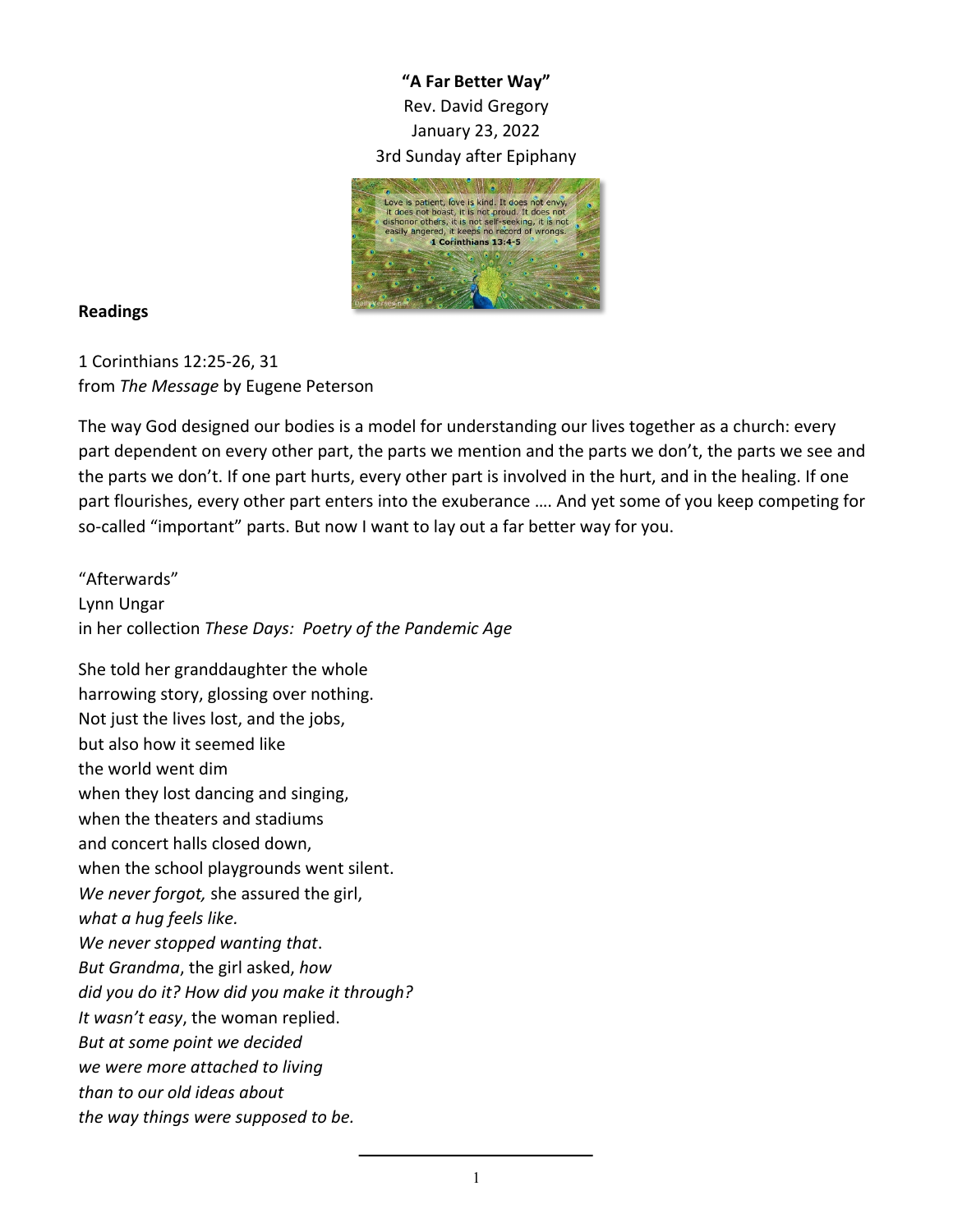It is a feature of the pandemic era that we now have the words "pandemic era" in our lexicon. Two years ago, we were thinking we'd be locking down for a couple of months. Maybe by Easter things would ease. Surely by the summer solstice we'd be dining out again—definitely by the time school starts, and if not, then certainly before the holidays. We kept thinking we were on the brink, that the conclusion of this thing was right around the corner. Then came vaccines, which at first felt like the parting of the Red Sea. Alpha, delta, omicron, cloth masks, surgical masks, N95s, KN95s, booster shots, cancellations of concerts and shows.

The isolation we have felt, and in some cases are still feeling, is real. The great question of this time has been "How do we maintain our distance without isolating?" How do we maintain our sense of connected community when the maintenance of distance is in and of itself an expression of love for neighbor? How does an institutional community, like a church for example, stay relevant and alive? How does it maintain its health and well-being when so much of what we used to be and do is unavailable to us? As we begin a third year of this journey, the expectation is that by summer we will have seen this latest wave subside, that we will have some hope of moving from pandemic to endemic, and that once again we'll shop and dine and sing and hug, that we'll gather in large groups for concerts and seminars and sermons, and that we'll drop our masks, reach out our arms, and open ourselves to the vulnerability of living in community.

If you were to ask me which "C" in "CCC" best describes us, I would say it is, by far, the word "Community" which holds prominence. It's been that way—not quite from the beginning, but almost so. I think it's why we're more comfortable using the insider code language "CCC," as opposed to "Congregational Church." Congregationalism has long historic antecedents going all the way back to the Puritans of the seventeenth century. The word "church" takes us back to at least the fourth century, maybe the second century, bringing the baggage of its evolution to our doorstep, making us feel the urge to explain ourselves to the world around us, compulsively educating everyone about all the things that we're NOT, so as to adequately distance ourselves from certain repugnant things that are done in the many names of the Church.

Yes, we're a church, but not like *that*. Yes, I'm a Christian, if I can tell you what that means. Yes, I still get up on Sunday mornings and gather habitually because it means something to me. It brings me hope. It lets me know I'm not alone in this world. More than anything we are community of spiritual seekers without a single common dogma. That is abundantly clear. A dogmatic person would look at us and ask "Why are you still here? How can you exist after sixty years without a unified doctrine expressed in a list with checkmarks? What is your sense of identity?" The answers to those questions take us right back to the beginning of this message and the word "community."

Our recent lectionary readings from the first letter to the Corinthians have been highlighting this meaning. Western culture, religious and otherwise, seems addicted to the myth of individuality, even though science, the earth and its creatures, many spiritual traditions and scriptures of many kinds, all show us otherwise. It really does take a village … for everything. The human body is a perfect example of unity in diversity. Like our bodies, we as a community are comprised of different parts with different roles and different gifts, and the bottom line is that we really do need each other in order to function in a healthy way.